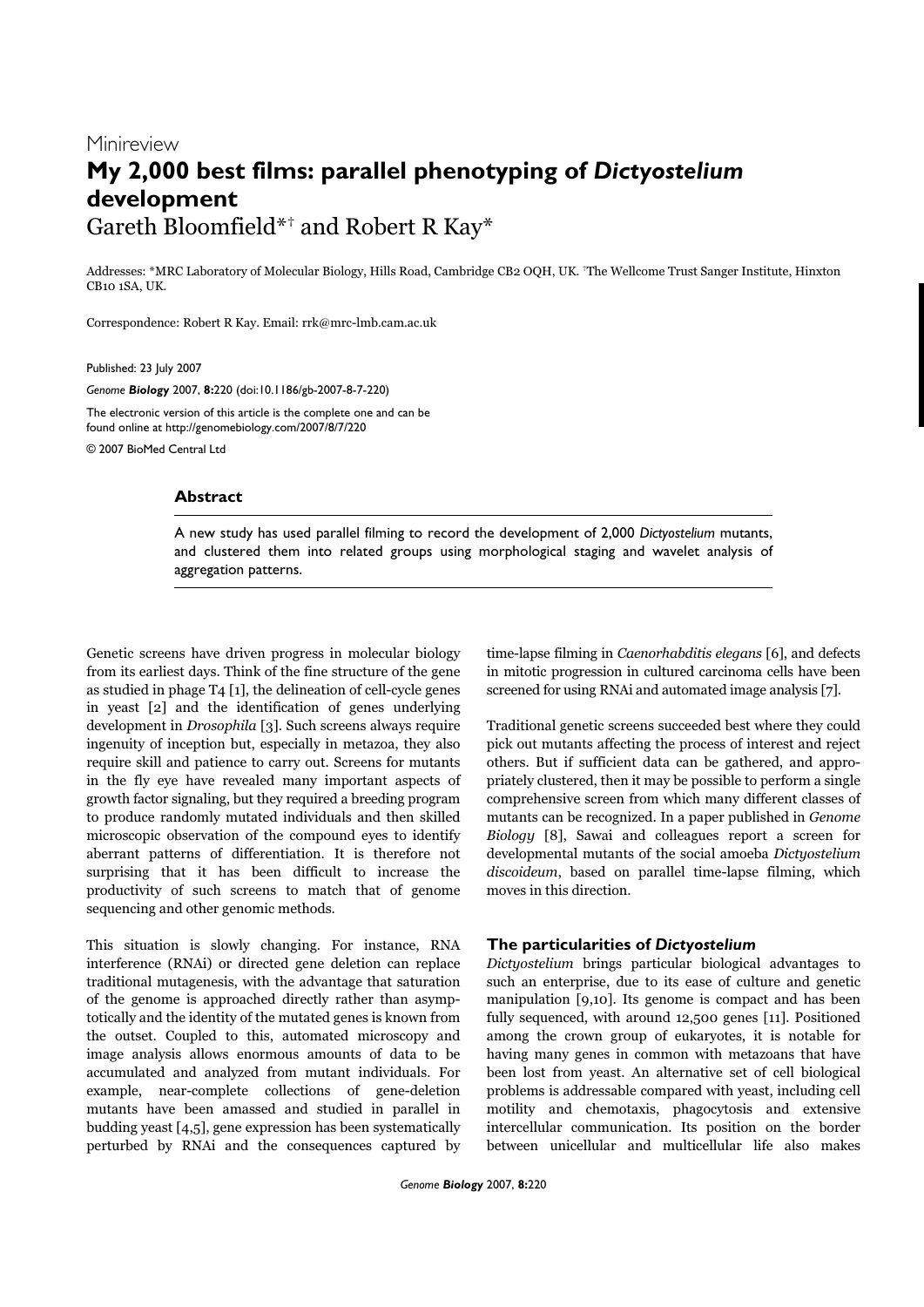Dictyostelium particularly interesting for studies on the evolution of multicellularity and the consequent appearance of altruistic cell types (in this case dead stalk cells), which also brings the necessity of avoiding cheating [12].

In the wild, Dictyostelium grows as individual amoebae that feed on bacteria, but domesticated versions can grow in defined media. In both cases, depletion of food provokes a remarkable social behavior: the previously individualistic cells organize themselves into multicellular aggregates by chemotaxis guided by cyclic AMP. After a few hours of starvation, a few cells spontaneously release cyclic AMP, which diffuses towards their immediate neighbors. These respond by chemotaxis towards the cyclic AMP source - the aggregation center - and themselves release a pulse of cyclic AMP, which diffuses towards and attracts more distant cells, and so on. The periodic waves of cyclic AMP traversing the field of amoebae can be visualized microscopically by the cellular responses of rounding and elongation that they elicit as they pass over responsive cells. The truly multicellular aggregates thus formed then undergo a programmed series of morphological changes, including directed migration across the substratum to a suitable place to fruit, and ultimately the formation of a fruiting body or sorocarp, consisting of a slender stalk supporting a mass of spores. The spores can then be dispersed to locations where growth can recommence.

# **Parallel time-lapse filming of** *Dictyostelium* **development**

Sawai and colleagues [8] used a robotic gantry camera system to film the development of up to 100 mutant clones in parallel. The aggregation waves of early development could be visualized after image processing and were characterized using wavelet analysis [13]. This analytical tool uses mathematical functions to capture important periodic features within data. Wavelet transforms follow similar principles to Fourier transforms, with the important difference that they are particularly suited to local, evolving patterns in data. Later stages of development were scored morphologically, with qualitative phenotypes fitted into a coarse quantitative scale. The whole dataset could then be clustered to give a number of groupings of mutants that make biological sense. For instance, strains mutant in genes in a histidine kinase phosphorelay system that regulates intracellular cyclic AMP levels clustered together, as did strains mutant in a number of genes required at the initiation of development.

Sawai et al. [8] report that using this method they found that about 4% of the mutants analyzed were found to have a clear developmental defect, although they grew normally as individual amoebae. This makes one wonder about the other 96%, which showed no phenotypic defects in this assay. These mutants were created by insertion of a single plasmid

anywhere in the genome [14], although with some bias towards insertion into coding sequences. Many insertions may be in unimportant intergenic regions and literally have no phenotype; other insertions will be in redundant genes. Some mutants will affect growth, but not in the conditions used; others may have subtle developmental phenotypes undetected in this analysis; and yet others may affect processes that were not assayed by this screen. For instance, Dictyostelium can form resistant cells called aspidocytes in response to toxic attack [15], and forms macrocysts as part of its sexual cycle [16]. It also appears well equipped for ecological interaction by production of polyketide signals and antibiotics, but none of these aspects of its life-style would be expected to be elicited in the conditions studied by Sawai et al. [8].

## **Expanding the horizon**

Apart from widening the range of experimental conditions examined, the application of parallel filming can be expanded in several directions. First, and most obvious, it will be desirable to saturate the protein-coding potential of the genome with mutations. Genes nonessential for normal growth can be examined for possible developmental functions in loss-of-function mutants. The analysis system of Sawai et al. [8] clearly has the capacity to do this, but the production of mutants will become limiting as saturation is approached, and it will be necessary to switch from the current random plasmid-insertion methods to directed gene knockout to play the end-game efficiently. The remaining essential genes can, in principle, be studied using partial loss-of-function alleles created using RNAi to knock down expression [17].

The dynamics of the cyclic AMP oscillator in aggregation have been modeled previously [13,18], but the wealth of quantitative data now available from the study of Sawai et al. [8], and the identification of further genes affecting this oscillator should enable these models to be put on a more realistic biological basis. Connection of the film data [8] to the Dictyostelium database [19], which is under way, will make this information readily available.

Finally, the parallel-filming approach is ideal for screening drugs and inhibitors. One bottleneck in the procedure of Sawai et al. [8] is the growth and preparation for development of so many strains. For drug screening, it would be possible to use just a single strain - the wild type or a sensitized mutant, mutated in the process of interest to render them more sensitive to additional mutations in the same process - and then use the technique to determine the effects of adding known drugs and chemical libraries in parallel. Similar clustering and classification methods to those used by Sawai et al. [8] could be applied to the data and genetic phenotypes matched to chemical ones, thus giving a direct insight into the target of the drug.